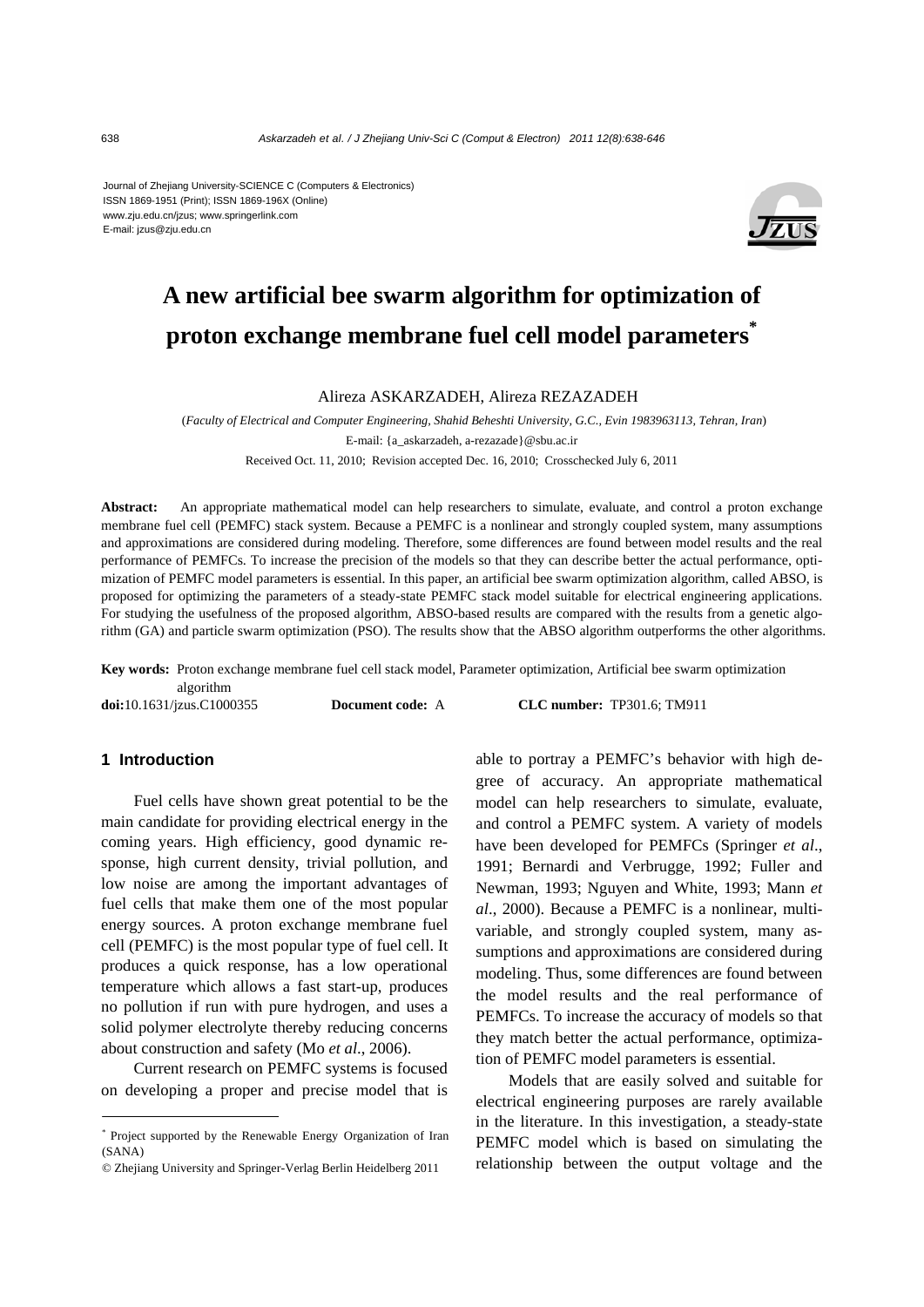partial pressures of hydrogen and oxygen is proposed. From an electrical engineering standpoint, an appropriate model is one that can portray the voltage versus current (*V-I*) curve (one of the most important characteristics of the PEMFC), facilitate the testing of PEMFC controllers, and evaluate the accessible power and energy for a certain load profile. Such a model can be a helpful tool for electrical engineering. A model contains many equations with various unknown parameters. Model equations portraying different phenomena depend on these parameters. The values of the model parameters are acquired mainly by laboratory experiments, and it is difficult to obtain them with great precision. To obtain better simulation results, the model parameters have to be optimized.

Due to the non-linearity and complexity of PEMFCs, traditional optimization methods cannot solve efficiently the parameter optimization problem. Therefore, a powerful optimization technique is needed to find the optimal parameters so that precise simulation results can be obtained. Because of their great potential, evolutionary-based optimization algorithms have attracted much attention in the field of parameter identification. In recent years, some researchers have applied genetic algorithms (GA) (Mo *et al*., 2006; Ohenoja and Leiviska, 2010), particle swarm optimization (PSO) (Ye *et al*., 2009), and simulated annealing (SA) (Outeiro *et al.*, 2008; 2009). GA, as the most popular type of evolutionary algorithm, gives better results than the traditional methods, but still has some deficiencies such as the lack of local search ability and premature convergence. PSO, inspired by the social behavior of bird flocking and fish schooling, is a swarm intelligence technique. Easy implementation, the small number of parameters to adjust, and fast convergence speed make PSO a high-performance algorithm. However, PSO's performance depends on its parameters and may be influenced by premature convergence and stagnation problems. Inspired by the process of annealing in metallurgy, an SA algorithm attempts to emulate this physical process and find the global optimum of optimization problems. The main drawback of SA algorithms is that there is not a rigorous theoretical foundation for determining their parameters, especially the parameters of the cooling schedule. The selection of these parameters is extremely

difficult and the designer needs to trial in order to obtain values that will provide a proper optimization in a reasonable amount of computational time.

Motivated by the swarming behavior of honey bees, bee algorithms (BA) are recently invented methods which have been of significant interest to researchers in solving optimization problems. In a bee swarm, a powerful way to probe the search space is provided by using different bees. Different approaches have been developed for simulating the intelligent behavior of honey bees (Yang, 2005; Karaboga and Basturk, 2007; Akbari *et al*., 2010). In this investigation, an artificial bee swarm optimization algorithm, called ABSO, is proposed to optimize PEMFC stack model parameters. In the ABSO algorithm two kinds of bees are employed: onlookers and scouts. Each group utilizes a distinct moving pattern to probe the search space to find new food sources which have better nectars. The use of distinct moving patterns provides an opportunity to devise more capable algorithms compared to the other methods such as GA and PSO. To study the usefulness of the proposed algorithm, ABSO based results are compared with results from the GA and PSO methods. Finally, the ABSO algorithm is applied to optimize more parameters of the model.

## **2 Steady-state PEMFC stack model**

In the standard operation of a PEMFC, hydrogen and an oxidant, usually from air, are supplied to the anode and cathode compartments, respectively. The total electrochemical cell reaction is given by

$$
H_2 + \frac{1}{2}O_2 \longrightarrow H_2O + electricity + heat.
$$
 (1)

The saturation pressure of water vapour  $P_{\text{H}_2\text{O}}^{\text{sat}}$  $(in atm, 1 atm=101.325 kPa)$ , which is a function of the cell temperature  $T(K)$ , is expressed by the following formula (Nguyen and White, 1993):

$$
lg P_{\text{H}_2\text{O}}^{\text{sat}} = 2.95 \times 10^{-2} (T - 273.15)
$$
  
-9.18 \times 10^{-5} (T - 273.15)<sup>2</sup>  
+1.44 \times 10^{-7} (T - 273.15)<sup>3</sup> - 2.18. (2)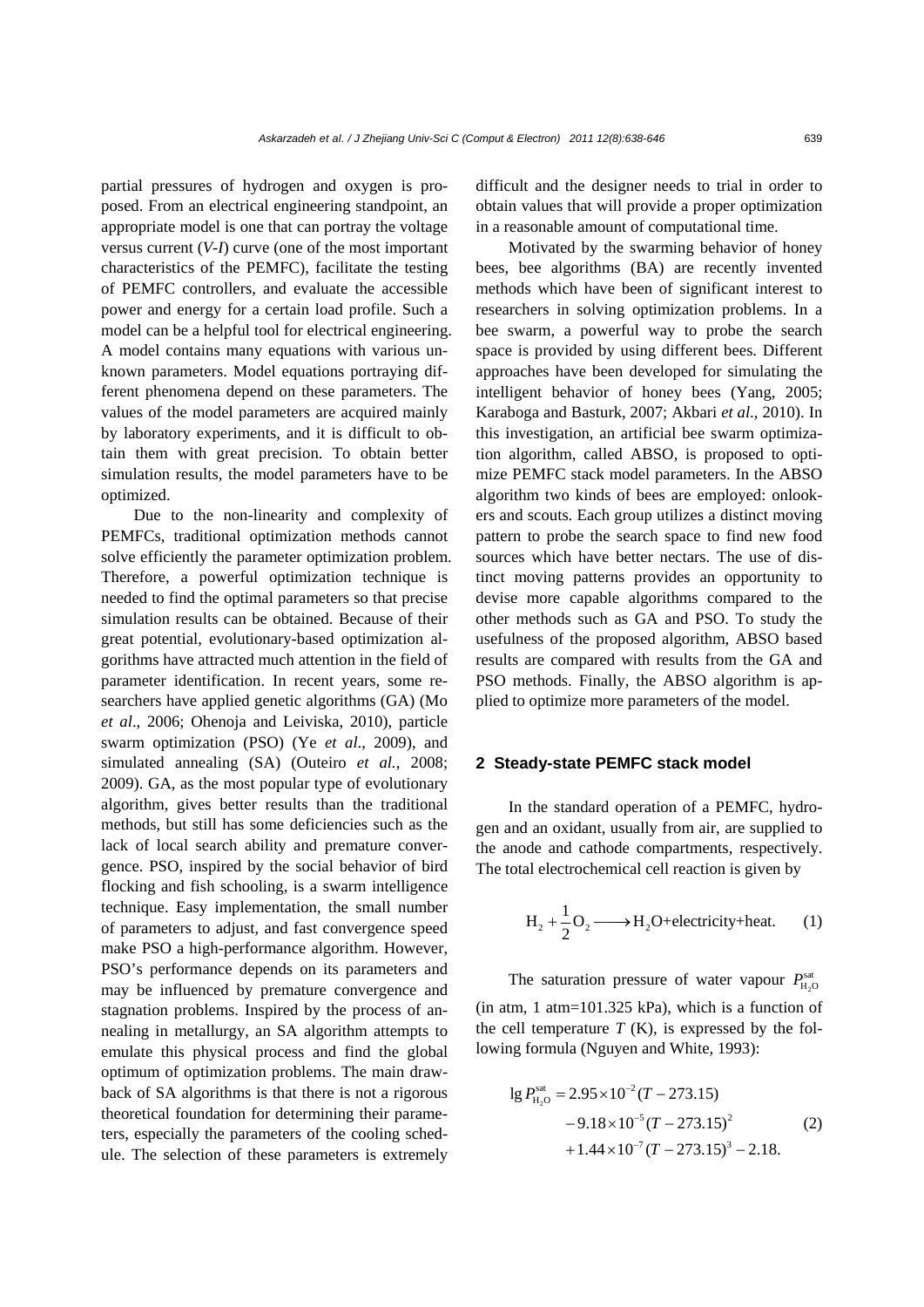When air and  $H_2$  are used as the reactants,

$$
P_{\rm N_2}^{\rm channel} = \frac{0.79}{0.21} P_{\rm O_2},\tag{3}
$$

$$
P_{\text{O}_2} = P_{\text{c}} - H_{\text{rc}} \cdot P_{\text{H}_2\text{O}}^{\text{stat}} - P_{\text{N}_2}^{\text{channel}} \exp\bigg(\frac{0.291(i/A)}{T^{0.832}}\bigg). \tag{4}
$$

When  $O_2$  and  $H_2$  are used,

$$
P_{\text{O}_2} = H_{\text{rc}} \cdot P_{\text{H}_2\text{O}}^{\text{sat}} \\
-\left[\exp\left(-\frac{4.192(i/A)}{T^{1.334}}\right) \cdot \frac{P_{\text{c}}}{H_{\text{rc}} \cdot P_{\text{H}_2\text{O}}^{\text{sat}}} - 1\right].\n\tag{5}
$$

In each state, we have

$$
P_{\text{H}_{2}} = 0.5H_{\text{ra}} \cdot P_{\text{H}_{2}\text{O}}^{\text{sat}}
$$

$$
\cdot \left[ \exp\left(-\frac{1.635(i/A)}{T^{1.334}}\right) \cdot \frac{P_{\text{a}}}{H_{\text{ra}} \cdot P_{\text{H}_{2}\text{O}}^{ \text{sat}}} - 1 \right].
$$
 (6)

In Eqs. (3)–(6),  $P_a$  is the anode inlet pressure (atm),  $P_c$  denotes the cathode inlet pressure (atm),  $H_{\text{ra}}$ represents the relative humidity of vapour in the anode compartment,  $H_{\text{rc}}$  shows the relative humidity of vapour in the cathode compartment,  $P_{\text{H}_2}$  and  $P_{\text{O}_2}$ are the partial pressures (atm) of hydrogen and oxygen respectively,  $P_{N_2}^{\text{channel}}$  denotes the N<sub>2</sub> partial pressure (atm),  $A$  indicates the cell active area (cm<sup>2</sup>), and *i* shows the cell current (A).

The output voltage of a stack can be obtained using the following formula (Nguyen and White, 1993; Mann *et al*., 2000):

$$
V_{\rm S} = n(E_{\rm Nernst} - V_{\rm act} - V_{\rm ohmic} - V_{\rm con}),\tag{7}
$$

where  $V_S$  is the stack voltage (V), *n* is the number of series linked cells,  $E_{\text{Nernst}}$  denotes the fuel cell reversible voltage (V), and  $V_{\text{act}}$ ,  $V_{\text{ohmic}}$ , and  $V_{\text{con}}$  are the activation, ohmic, and concentration voltage drops (V), respectively.

*E*Nernst is the potential of the cell that is acquired in an open circuit thermodynamic balance (Mann *et al*., 2000):

$$
E_{\text{Nernst}} = 1.229 - 0.85 \times 10^{-3} (T - 298.15)
$$
  
+ 4.31 \times 10^{-5} T (ln P\_{\text{H}\_2} + 0.5 ln P\_{\text{O}\_2}). (8)

The concentration of dissolved oxygen  $C_{0}$ 

 $(mol/cm<sup>3</sup>)$  at the interface of the cathode catalyst can be obtained by Henry's law as follows:

$$
C_{\text{O}_2} = \frac{P_{\text{O}_2}}{5.08 \times 10^6 \times \text{e}^{-498/T}}.
$$
 (9)

The activation voltage drop  $V_{\text{act}}$ , which is caused by the sluggish kinetics of the reactions, can be computed as follows (Mann *et al*., 2000):

$$
V_{\text{act}} = -(\xi_1 + \xi_2 T + \xi_3 T \ln C_{\text{O}_2} + \xi_4 T \ln i), \quad (10)
$$

where *ξ*1, *ξ*2, *ξ*3, and *ξ*4 represent parametric coefficients based on electrochemistry, thermodynamics, and fluid mechanics (Mann *et al*., 2000).

The ohmic voltage drop  $V_{\text{ohmic}}$ , which is caused by the voltage drop through the equivalent membrane resistance  $R_M$  and contact resistances  $R_C$ , both between the membrane and electrodes, and between the electrodes and the bipolar plates, can be formulated using Ohm's law as follows:

$$
V_{\text{ohmic}} = i(R_{\text{M}} + R_{\text{C}}). \tag{11}
$$

The equivalent resistance of the membrane can be obtained by

$$
R_{\rm M} = \rho_{\rm M} \cdot l / A,\tag{12}
$$

where  $\rho_M$  is the specific resistivity ( $\Omega$ ·cm) of the membrane for the electron flow and *l* denotes the thickness (cm) of the membrane.

Nafion is a registered trademark of Dupont and Nafion membranes are the most widely used in PEMFC systems. Dupont uses Nafion 117 (*l*=178 μm), Nafion 115 (*l*=127 μm), and Nafion 112 (*l*=51 μm) as product designations to represent the thickness of its products.

The following numeric expression is used to determine the resistivity of Nafion membranes (Mann *et al*., 2000):

$$
\rho_{\rm M} = \frac{181.6[1 + 0.03(i/A) + 0.062(T/303)^{2}(i/A)^{2.5}]}{[\lambda - 0.634 - 3(i/A)]\exp[4.18(T - 303)/T]},
$$
\n(13)

where  $\lambda$  is the water content of the membrane. This is a tunable parameter with a possible maximum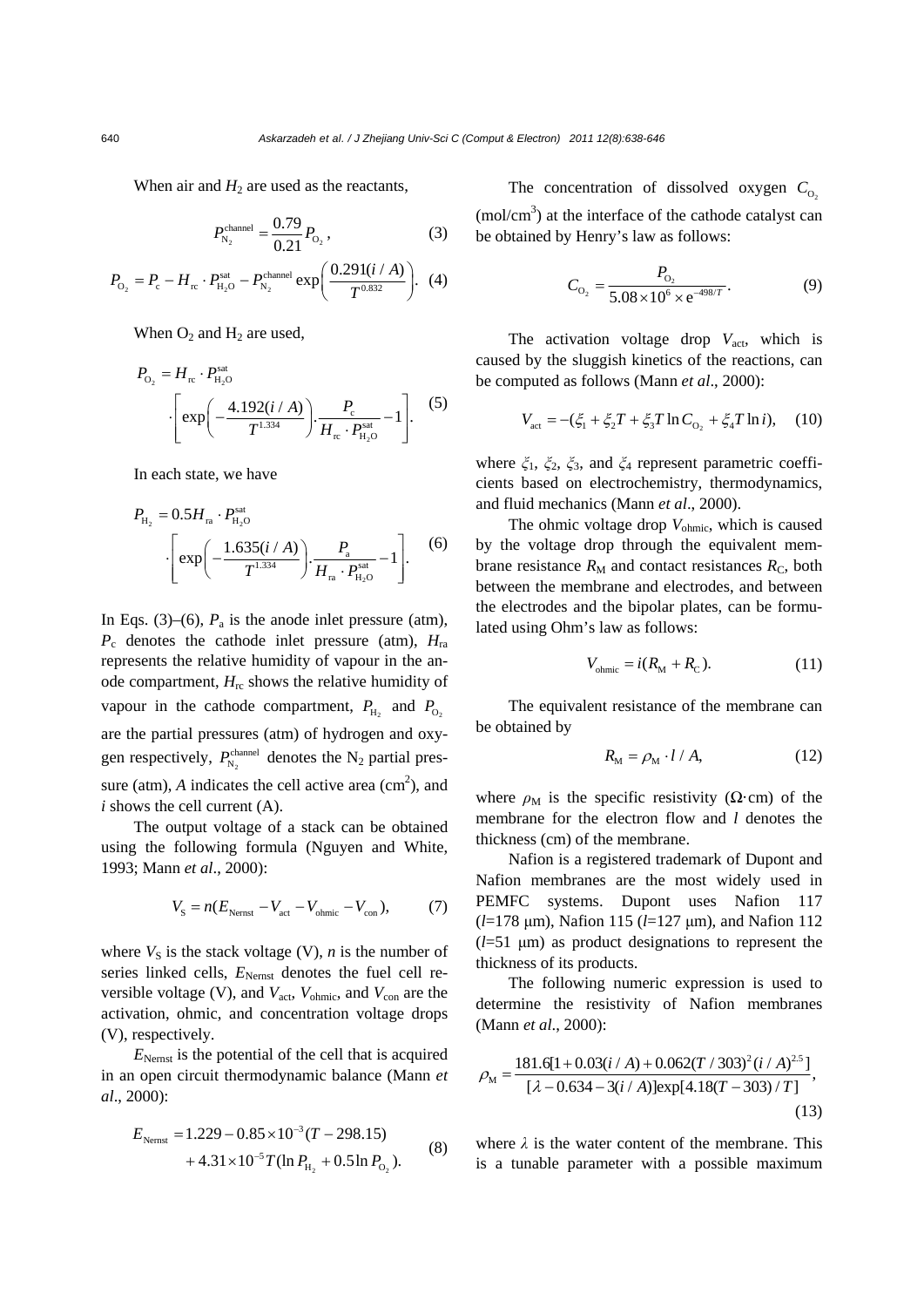value of 23. Under the ideal condition of 100% relative humidity, it may have a value of 14.

The concentration voltage drop  $V_{\text{con}}$ , caused by the mass transportation, affects the concentrations of hydrogen and oxygen and can be computed by

$$
V_{\rm con} = -b \ln(1 - J / J_{\rm max}), \tag{14}
$$

where  $b$  is a parametric coefficient (V),  $J$  is the current density  $(A/cm<sup>2</sup>)$ , and  $J<sub>max</sub>$  denotes the maximum current density  $(A/cm<sup>2</sup>)$ , with which the cell operates at a rate similar to the maximum supply speed.

# **3 Parameter optimization of the PEMFC stack model**

With the results obtained experimentally from the system, the parameters of the PEMFC stack model can be extracted with the help of an optimization method. To fit the mathematical model to the experimental data, it is essential to optimize the values of the model parameters. In Mo *et al*. (2006) seven parameters including  $\zeta_1$ ,  $\zeta_2$ ,  $\zeta_3$ ,  $\zeta_4$ , λ, R<sub>C</sub>, and *b* have been optimized based on a GA. In this study, first, the values of these parameters are optimized using the ABSO algorithm and then the results are compared with those from the PSO algorithm and the published results. Then, more parameters including  $\xi_1$ ,  $\xi_2$ ,  $\xi_3$ ,  $\xi_4$ ,  $\lambda$ ,  $R_C$ ,  $b$ , and  $J_{\text{max}}$  are considered and optimized using the ABSO algorithm.

The objective function is defined by comparing the results obtained using these parameters in the mathematical model with the results obtained experimentally from the PEMFC system, and is given by

$$
\min\left(F = \sum_{q=1}^{Q} (V_{sm}^q - V_S^q)^2\right),\tag{15}
$$

where *F* is the objective function,  $V_{sm}^{q}$  is the voltage of the *q*th data point obtained experimentally,  $V_s^q$  is the output voltage of the *q*th data point of the mathematical model, and *Q* denotes the number of the experimental data points.

The experimental data were adopted from the curves indicated by Mo *et al*. (2006). The parameters and operational range of the studied stack are shown

in Table 1. From the adopted data, two sets  $(3/5\times10^5$ Pa, 353.15 K;  $1/1 \times 10^5$  Pa, 343.15 K) were used to optimize the PEMFC model parameters and two sets  $(2.5/3\times10^5 \text{ Pa}, 343.15 \text{ K}; 1.5/1.5\times10^5 \text{ Pa}, 343.15 \text{ K})$ were used for the validation of the optimized model.

**Table 1 Parameters and operational ranges of the stack** 

| Stack parameter                        | Value | Stack parameter                                                  | Value           |
|----------------------------------------|-------|------------------------------------------------------------------|-----------------|
| n                                      | 24    | $P_a (\times 10^5 \text{ Pa})$<br>$P_c (\times 10^5 \text{ Pa})$ | $1.0 - 3.0$     |
| $A$ (cm <sup>2</sup> )                 | 27    |                                                                  | $1.0 - 5.0$     |
| $l$ (µm)                               | 127   | T(K)                                                             | 343.15 - 353.15 |
| $J_{\text{max}}$ (mA/cm <sup>2</sup> ) | 860   | $H_{\rm ra}$                                                     |                 |
| Rated power (W)                        | 250   |                                                                  |                 |

# **4 The proposed artificial bee swarm optimization algorithm**

The collection and processing of nectar are instances of intelligent behaviors of honey bees. The main difference between a bee swarm and other population-based algorithms is that in a bee swarm different kinds of bees are employed which use different types of trajectories to amend their positions.

In this research, each food source is regarded as a position (feasible solution) in the food source region and the objective function of each bee indicates the quality of the food source discovered by it. In the ABSO algorithm, the bees leave their hive to find new food sources and return to it to share their observations in relation to the quality of the discovered food sources. The bees are then partitioned into two groups according to the quality of the best food source they have discovered so far. The ABSO algorithm employs two types of bees: onlookers and scouts. The percentage of each group is selected arbitrarily. In general, it is better that a minor fraction of the bees is utilized as scouts, and the rest used as onlookers. For assigning each bee to a related group, the bees are ranked in light of their objective functions. In this case, the lesser is the value of the objective function, the better is the bee. Then, a predefined portion of the bees that have the worst objective functions are chosen as scout bees and the others are selected as onlookers. Each group makes use of a dissimilar moving strategy to explore the food source area. A random flying strategy is employed by the scout bees to fly over the food source area.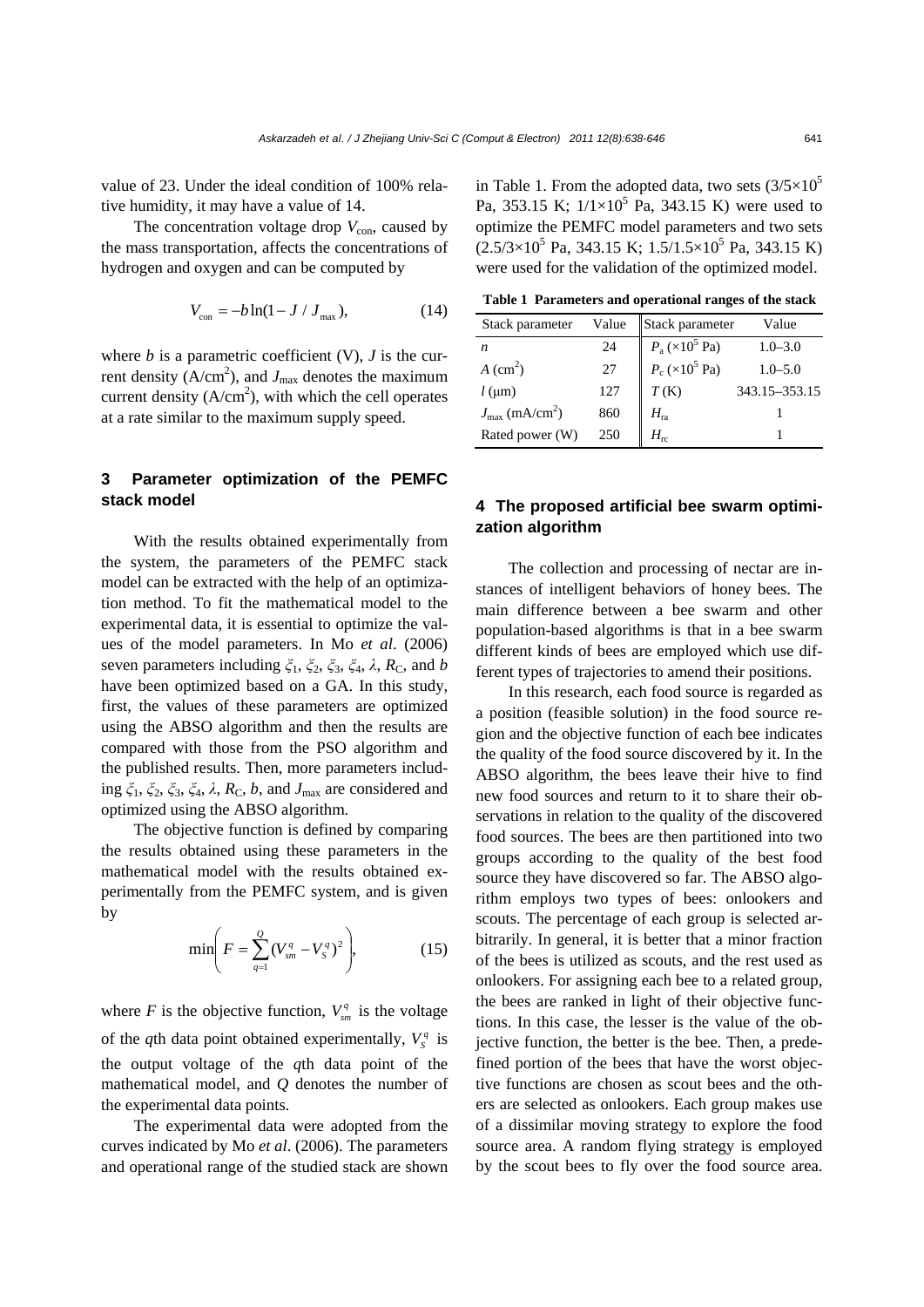Among the onlooker bees,  $n_e$  bees with the better objective functions are chosen as elite bees. Each hive includes a dance region in which each elite bee dances and tries to encourage the onlooker bees to seek out the best food source it has discovered so far. The way in which each onlooker bee makes a decision to follow a specific dancer is not obvious, but is likely to be related to the quality of the nectar source. Accordingly, as the quality of a food source increases, that food source has a greater chance of being selected. The value of  $n_e$  plays an important role. If the  $n_e$  selected is very low, this may result in premature convergence. If the chosen  $n_e$  is too large, this may have a bad effect on the search ability of the ABSO algorithm.

A scout bee is employed to explore randomly the food source region to discover new food sources. It adjusts its position with a random function. The ABSO algorithm utilizes the scout bees to manage the diversity of the swarm. Generally speaking, increasing diversity is an efficient method to mitigate the stagnation problem. Each scout bee adjusts its position as follows:

$$
x_j^k \text{ (iter + 1)} = x_j^k \text{ (iter)} + r_s \cdot \text{Rf}_j \text{ (iter)},
$$
  
\n
$$
k = 1, 2, ..., n_s, \ j = 1, 2, ..., d,
$$
 (16)

where  $k$  denotes the bee's index,  $n<sub>s</sub>$  is the number of scout bees, *j* is the parameter's index, *d* denotes the problem dimension,  $r_s$  is a random number between –1 and 1, iter denotes the iteration index, and **Rf** is a vector depending on the bounds of the variables in which its radius  $\tau$  decreases with a linear function from a large value ( $τ_{max}$ ) to a small value ( $τ_{min}$ ) during iterations as follows:

$$
\tau = \tau_{\text{max}} - (\tau_{\text{max}} - \tau_{\text{min}})\text{iter/iter}_{\text{max}}, \qquad (17)
$$

where iter $_{\text{max}}$  is the maximum number of iterations. The large value of  $\tau$  in the first iterations facilitates the scout bees to search globally and a small value in the last iterations allows them to probe locally. **Rf** is defined as follows:

$$
\mathbf{Rf}(\text{iter}) = \tau(\text{iter}) \cdot (|u_1 - l_1|, |u_2 - l_2|, ..., |u_d - l_d|), (18)
$$

where  $l_i$  and  $u_i$  are the lower and upper bounds of the *j*th variable, respectively.

Each onlooker bee has a memory to remember the decisions that it has made so far and their achievement. In each iteration of the ABSO algorithm, each onlooker bee uses a probabilistic method to select one of the dancers as its own interesting elite bee. Then, it adjusts its position using its own knowledge and that of its interesting elite bee. Consequently, the position of the *k*th onlooker bee is adjusted via two best values. The first is the best position achieved by itself so far, denoted as  $x^{bk}$ , and the second is the best position obtained so far by its interesting elite bee, denoted as  $x^{ek}$ . Each onlooker bee adjusts its position according to Eq. (19):

$$
x_j^k \text{ (iter + 1)} = x_j^k \text{ (iter)} + w_b \cdot r_b \left( x_j^{bk} \text{ (iter)} \right. \\
 \left. - x_j^k \text{ (iter)} \right) + w_e \cdot r_e \left( x_j^{ck} \text{ (iter)} - x_j^k \text{ (iter)} \right), \text{ (19)} \\
 k = 1, 2, ..., n_o, \ j = 1, 2, ..., d,
$$

where  $n_0$  is the number of the onlooker bees and  $r<sub>b</sub>$ and  $r_{e}$  are random numbers from the interval  $[0, 1]$ . To make a trade-off between global and local searches,  $w<sub>b</sub>$  and  $w<sub>e</sub>$  are defined as decreasing linear functions. For enhancing the global search in the beginning of the algorithm, each onlooker bee employs its maximum values ( $w_{bmax}$  and  $w_{emax}$ ) and for converging towards an optimal solution it terminates its search using its minimum values  $(w<sub>bmin</sub>$  and  $w_{\text{emin}}$ ). The parameters of  $w_{\text{b}}$  and  $w_{\text{e}}$  are defined as follows:

$$
w_{\rm b} = w_{\rm bmax} - (w_{\rm bmax} - w_{\rm bmin}) \text{iter/iter}_{\rm max}, \qquad (20)
$$

$$
w_{\rm e} = w_{\rm emax} - (w_{\rm emax} - w_{\rm emin}) \text{iter/iter}_{\rm max}. \qquad (21)
$$

In this work, the tournament selection approach is used by each onlooker bee to select its interesting elite bee. Tournament selection is a method of selecting an individual from a group, which is usually used in GA.

The steps of the tournament selection approach are as follows:

Step 1: the tournament size  $t_s$  (number of participants) is set.

Step 2: based on Eq. (22), the tournament participants tp are selected from dancers:

$$
tp = \text{ceil}(n_e \cdot \text{rand}(1, t_s)), \tag{22}
$$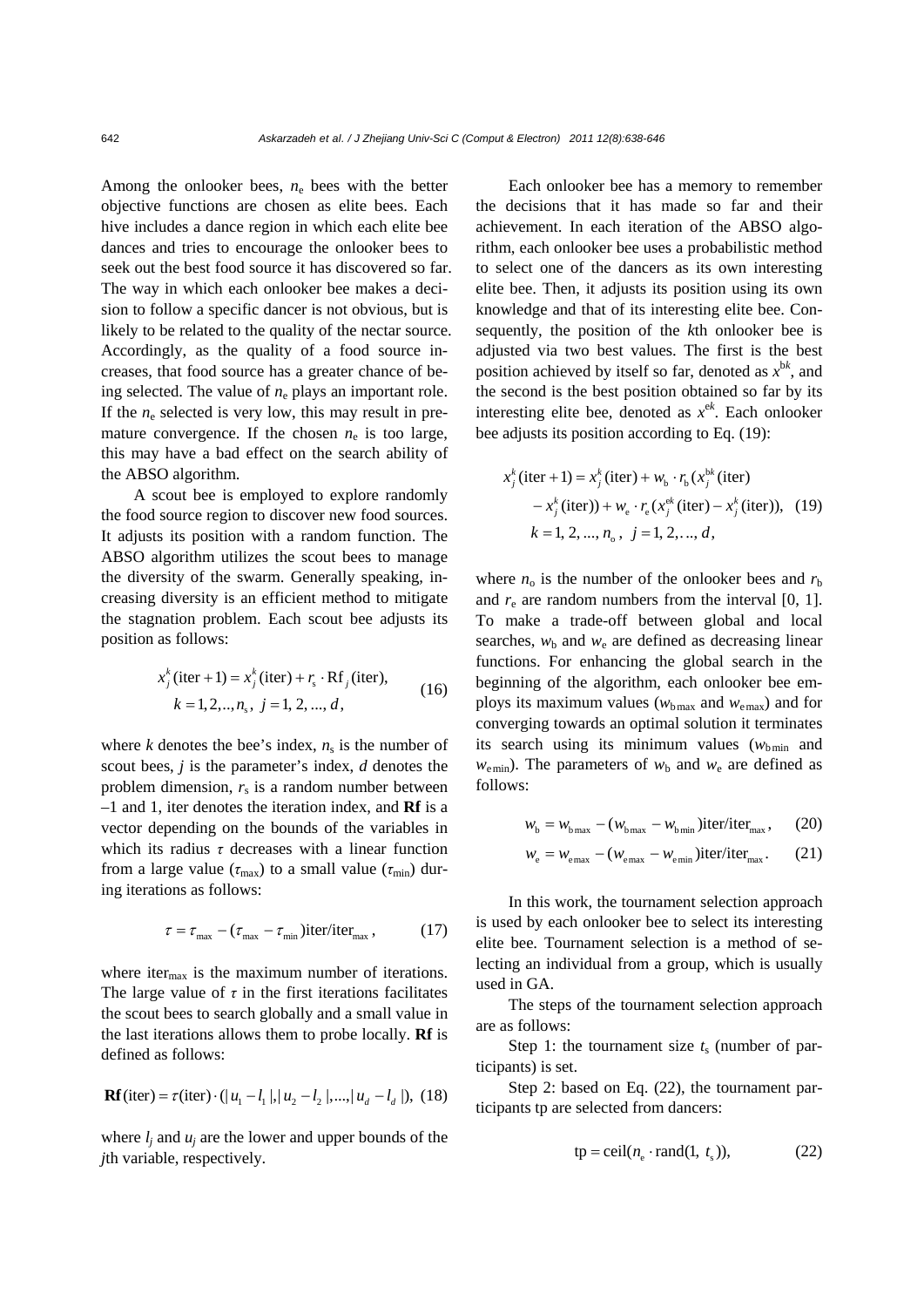where rand $(1, t_s)$  generates a random vector drawn from a uniform distribution on the unit interval in which its length is equivalent to  $t_s$  and ceil( $\cdot$ ) rounds it towards infinity.

Step 3: the winner of the tournament (the one with the best objective function) is chosen as the interesting elite bee for the onlooker bee.

In tournament selection, weak dancers have a smaller chance of being chosen when the tournament size is large. This approach has various merits: it is simple to execute, operates on parallel architecture, and permits the selection pressure to be adjusted easily by the tournament size.

The steps of the proposed algorithm used in this study to obtain the optimal parameters are presented as follows:

Step 1: initially, the number of bees  $(n_b)$ , percentage of onlooker bees  $(p_0)$ , percentage of scout bees  $(p_s)$ , maximum number of iterations (iter<sub>max</sub>), and other adjustable parameters are determined. At the beginning of the algorithm all the bees are randomly initialized as follows:

$$
x_j^i = l_j + \alpha \cdot (u_j - l_j),
$$
  
= 1, 2, ..., n\_h, j = 1, 2, ..., d, (23)

$$
i = 1, 2, ..., n_b, \quad j = 1, 2, ..., d,
$$

where  $\alpha$  is a random number between 0 and 1.

Step 2: based on Eq. (15), the objective function of each bee is computed.

Step 3: the bees are ranked according to their objective functions. In this case, the lesser is the objective function value, the better is the bee.

Step 4: the swarm is partitioned into two groups: onlookers and scouts.

Step 5: the new position of each scout bee is adjusted using Eq. (16).

Step 6: elite bees are specified.

Step 7: each onlooker bee selects its own interesting elite bee among the dancers using a tournament selection approach, and then adjusts its new position using Eq. (19).

Step 8: with new positions, all the bees are checked to see whether they are in the search space. If any bee is found to be outside of the search space, it is returned to its previous position.

Step 9: steps 2 to 8 are repeated until the predefined number of iterations iter $_{\text{max}}$  is reached.

#### **5 Experiments**

### **5.1 Settings of the ABSO algorithm**

In this investigation, the adjustable variables used in the ABSO algorithm are given by  $n_b=20$ ,  $p_o=0.8$ ,  $p_s=0.2$ ,  $n_e=10$ ,  $w_{bmax}=w_{emax}=2.5$ ,  $w_{bmin}=$ *w*<sub>emin</sub>=1.25, *t*<sub>s</sub>=2, iter<sub>max</sub>=5000, *τ*<sub>max</sub>=0.2, and *τ*<sub>min</sub>= 0.02. Note that these parameters were adjusted by trial and error and no attempt was made to optimize them.

# **5.2 Simulation results**

Seven parameters including  $\zeta_1$ ,  $\zeta_2$ ,  $\zeta_3$ ,  $\zeta_4$ , λ, R<sub>C</sub>, and *b* were optimized via the ABSO algorithm which was executed in the Matlab environment. The bounds of the model parameters are shown in Table 2 (Mo *et al*., 2006).

**Table 2 Bounds of the model parameters** 

| Model parameter   | Upper bound          | Lower bound          |
|-------------------|----------------------|----------------------|
| $\zeta_1$         | $-0.944$             | $-0.952$             |
| $\zeta_2$         | 0.005                | 0.001                |
| $\check{\zeta}_3$ | $7.8 \times 10^{-5}$ | $7.4 \times 10^{-5}$ |
| $\zeta_4$         | $-1.88\times10^{-4}$ | $-1.98\times10^{-4}$ |
| $\lambda$         | 23                   | 14                   |
| $R_C(\Omega)$     | 0.0008               | 0.0001               |
|                   | 0.500                | 0.016                |

To assess the efficiency of the ABSO algorithm, the results were compared with the results of the PSO algorithm and results reported in the literature from the use of a hybrid genetic algorithm (HGA) and a simple genetic algorithm (SGA) (Mo *et al*., 2006). The comparison of results is shown in Table 3. The results obtained using the ABSO algorithm were more accurate than those from using the GA and PSO algorithms, because the objective function value obtained by the ABSO algorithm was lower than those of the other methods. To verify the performance of the PEMFC stack model which was optimized using the ABSO algorithm, a voltage versus current curve of the PEMFC stack with the optimal parameters was plotted (Fig. 1a). The validated results of the optimized model are shown in Fig. 1b. The accuracy of the results, indicated in Fig. 1, clearly reveals the usefulness of the fuel cell model and the proposed optimization method. The output voltage of the mathematical model agrees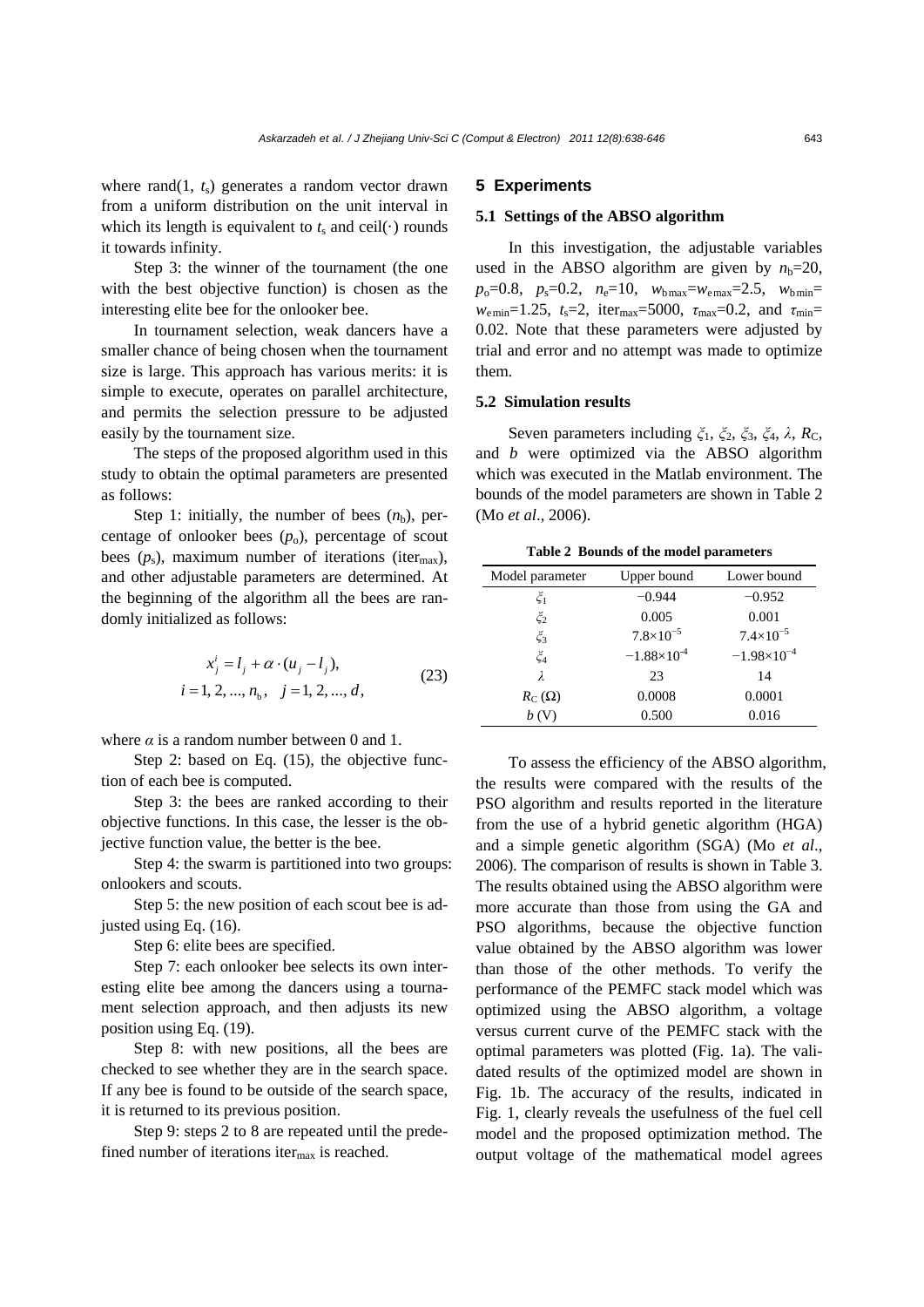| Parameter           | Value                  |                        |                        |                        |
|---------------------|------------------------|------------------------|------------------------|------------------------|
|                     | <b>ABSO</b>            | <b>PSO</b>             | <b>HGA</b>             | <b>SGA</b>             |
|                     | $-0.951999$            | $-0.951417$            | $-0.944957$            | $-0.947310$            |
| $\zeta_2$           | $3.09090\times10^{-3}$ | $3.10490\times10^{-3}$ | $3.01801\times10^{-3}$ | $3.06410\times10^{-3}$ |
| $\xi_3$             | $7.800\times10^{-5}$   | $7.691\times10^{-5}$   | $7.401\times10^{-5}$   | $7.713\times10^{-5}$   |
| ζ4                  | $-1.880\times10^{-4}$  | $-1.915\times10^{-4}$  | $-1.880\times10^{-4}$  | $-1.939\times10^{-4}$  |
|                     | 23                     | 22.3758                | 23                     | 19.7650                |
| $R_{\rm C}(\Omega)$ | $1.0000\times10^{-4}$  | $5.7092\times10^{-4}$  | $1.0000\times10^{-4}$  | $2.7197\times10^{-4}$  |
| b(V)                | 0.0328680              | 0.0339780              | 0.0291448              | 0.0239810              |
| F                   | 9.180218               | 11.255417              | 16.608194              | 20.810000              |

**Table 3 Values of the optimized parameters**

ABSO: artificial bee swarm optimization; PSO: particle swarm optimization; HGA: hybrid genetic algorithm; SGA: simple genetic algorithm

well with the experimental data. There are some errors in the results, but they are acceptable in engineering. Through evolution of the objective function, the convergence of the proposed method can be analyzed. Fig. 2 indicates the convergence process of the ABSO algorithm and shows the best objective function value versus the number of iterations.

Due to the efficiency of the ABSO algorithm, it is easy to consider more uncertain parameters. A parameter such as  $J_{\text{max}}$  can be considered as a



**Fig. 1 The PEMFC voltage versus current curves obtained by the ABSO algorithm and the experimental data considering seven parameters**  (a) Optimized model; (b) Validation

parameter that needs to be optimized. The lower and upper bounds of this parameter were set at 500 and 1500 mA/cm2 , respectively (Corrêa *et al*., 2004).

The parameters of the optimized PEMFC stack model are listed in Table 4. The objective function values reported in Table 4 show that when more parameters of the stack model are appended to the optimization problem, the accuracy of the results improves.



**Fig. 2 Convergence process of the ABSO algorithm during iterations considering seven parameters**

**Table 4 Values of the optimized parameters of the PEMFC stack model** 

| Parameter         | Value                  | Parameter             | Value                 |
|-------------------|------------------------|-----------------------|-----------------------|
| ζı                | $-0.951999$            | $R_C(\Omega)$         | $1.0000\times10^{-4}$ |
| $\zeta_2$         | $3.08500\times10^{-3}$ | b(V)                  | 0.0278930             |
| $\check{\zeta}_3$ | $7.800\times10^{-5}$   | $J_{\rm max}$         | 844.780               |
| $\check{\zeta}_4$ | $-1.880\times10^{-4}$  | (mA/cm <sup>2</sup> ) |                       |
|                   | 23                     | F                     | 8.337850              |

After the identification process, the obtained parameters identified by the ABSO algorithm are returned to the mathematical model to obtain the PEMFC characteristics. With the optimal parameters,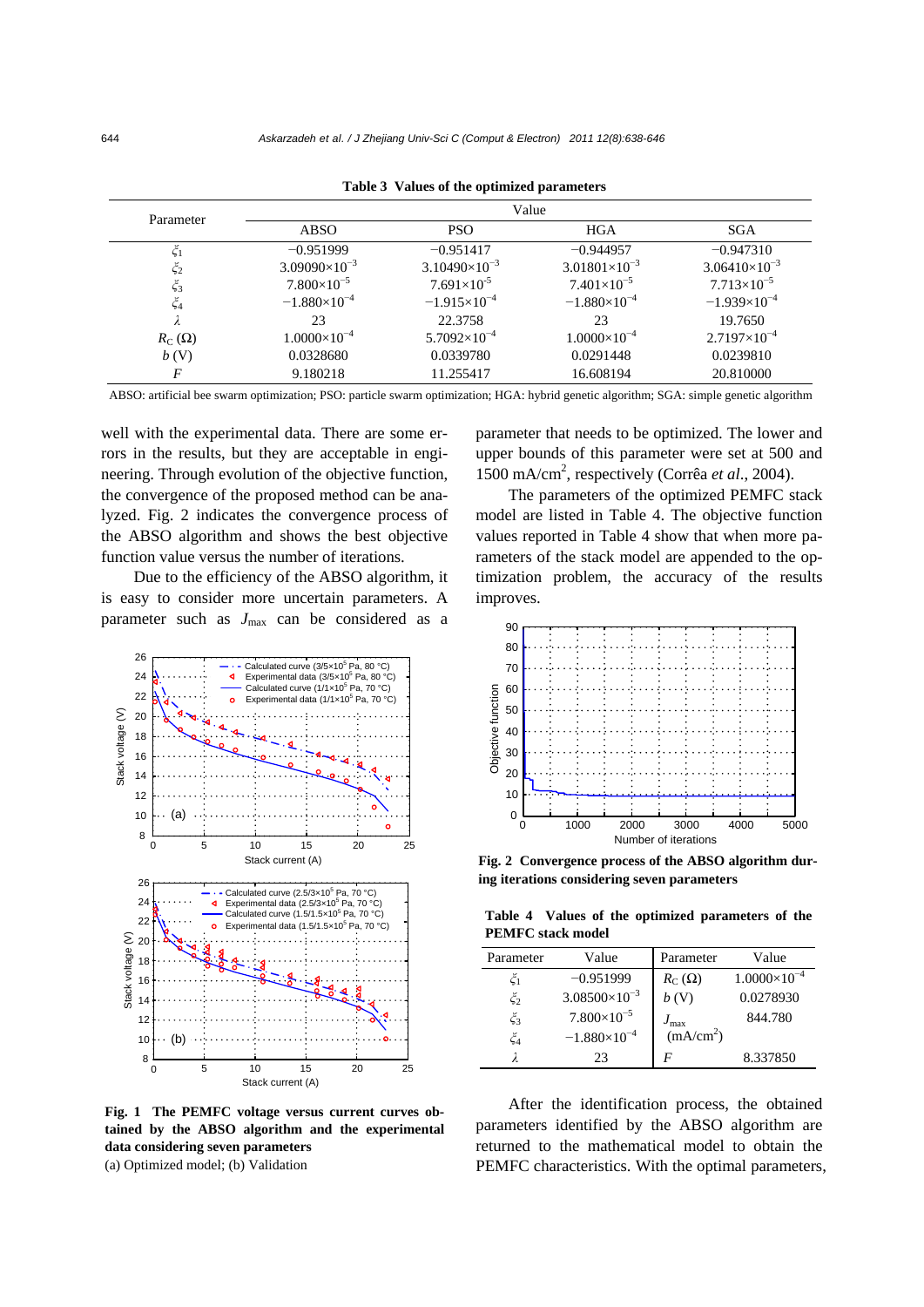voltage versus current characteristics of the optimized stack are shown in Fig. 3a. The validation results of the optimized model and the convergence process of the proposed algorithm are shown in Figs. 3b and 4, respectively.



**Fig. 3 The PEMFC voltage versus current curves obtained by the ABSO algorithm and the experimental data considering eight parameters**  (a) Optimized model; (b) Validation



**Fig. 4 Convergence process of the ABSO algorithm during iterations**

To further verify the validity of the parameter optimization process, two important characteristics of the PEMFC, including the efficiency which is defined by  $\eta = V_s/E_{\text{Nernst}}$  (Jia *et al.*, 2009) and the output power, are plotted in Figs. 5 and 6.



**Fig. 5 The PEMFC efficiency curve obtained by the ABSO algorithm and experimental data**



**Fig. 6 The PEMFC output power curve obtained by the ABSO algorithm and experimental data**

We conclude that the ABSO algorithm is a capable optimization technique which can efficiently solve the parameter optimization problem of PEMFCs.

## **6 Conclusions**

In this paper, an artificial bee swarm optimization algorithm, called ABSO, is proposed for optimizing the parameters of a PEMFC stack model. We show that the performance of the proposed algorithm is satisfactory and that the results acquired by the ABSO algorithm outperform those from GA and PSO algorithms. Therefore, the ABSO algorithm is an effective and reliable technique which can be applied to solve parameter optimization problems of fuel cell models.